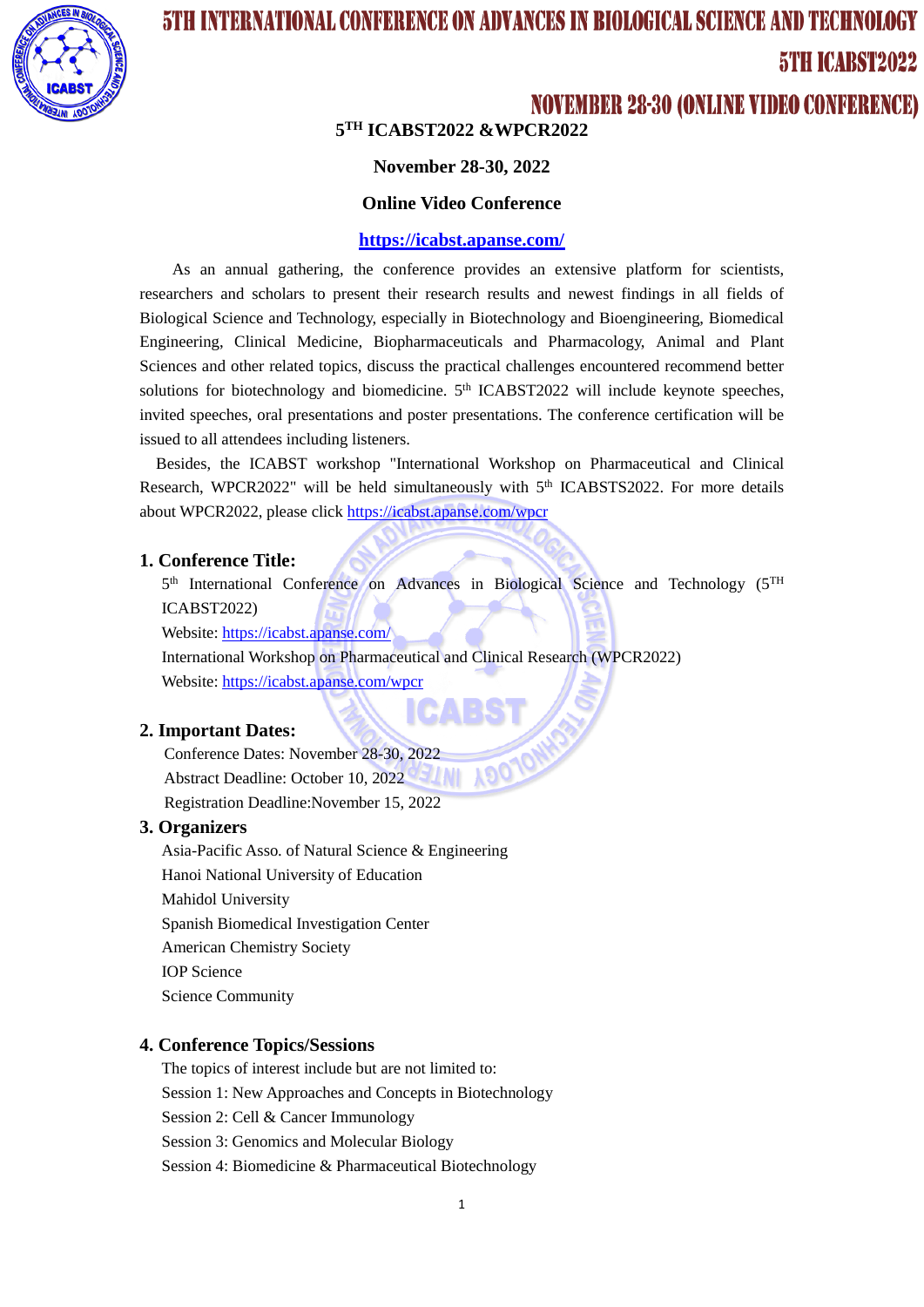

# **5TH INTERNATIONAL CONFERENCE ON ADVANCES IN BIOLOGICAL SCIENCE AND TECHNOLOGY** 5TH ICARST2022 **NOVEMBER 28-30 (ONLINE VIDEO CONFERENCE)**

Session 5: Biomedical engineering Session 6: Biomedical techniques & technologies

#### **5. Conference Speakers**

All colleagues are welcomed to submit abstracts and make oral/poster presentations at  $5<sup>th</sup>$ ICABST2022! All oral presentations are to be delivered in English, and will be duration of 30-40 minutes. We will select qualified oral presentations after review. More qualified speakers will be announced soon after confirmation. To be a speaker of 5<sup>th</sup> ICABST2022, please submit your abstract at an early date.

More details of speakers could be seen on the page:<https://icabst.apanse.com/speakers>

#### **6. Scientific Committee**

Andrea Scribante, University of Pavia, Italy Anna Ardévol, Universitat Rovira i Virgili, Spain Chen Xiong, Taihe Hospital Affiliated to Hubei University of Medicine, China Ching-An Peng, University of Idaho, USA Christophis Koroneos , University of Western Macedonia, Greece Dinh-Toi Chu, Hanoi National University of Education, Vietnam Domenico Lombardo, CNR - (Consiglio Nazionale delle Ricerche), Italy Farhad Memarzadeh, National Institutes of Health, USA Gary Sweeney, York University, Canada Gerrit Schüürmann, Technical University Bergakademie Freiberg, Germany Gohar Mushtaq, King Abdulaziz University, Saudi Arabia Jason Guowei Sun, Asia-Pacific Association of Natural Science and Engeineering, China Khalid Rehman Hakeem, Universiti Putra, Malaysia KIKUCHI Masumi, University of Tokyo, Japan Muhammad Asad Ali, University of Veterinary and Animal Sciences, Pakistan Nagendra Kumar Kaushik, Kwangwoon University, Korea Pornpun Vivithanaporn, Mahidol University, Thailand Suhaimi Suratman, Institute of Oceanography and Environment, Malaysia Thi Thuy Pham, VNU-University of Science, Vietnam

#### **7. Review Committee**

Agnès Drochon, National Center for Scientific Research, France Ahmad Zahedi, James Cook University, Australia Ahmed Saber Abu-zaiton, Al-albayt University, Jordan Alex Liu, Asia-Pacific Association of Natural Science and Engeineering, China AMAL AL-ABOUDI, University of Jordan, Jordan Ayush Dogra, Panjab University, India Ivaylo Christov, Institute of Biophysics and Biomedical Engineering, Bulgaria Kesaven Bhubalan, Universiti Malaysia Terengganu, Malaysia Le Nguyen Quoc Khanh, Nanyang Technological University, Singapore Leyser Rodrigues Oliveira University Centre of Formiga, Brazil Mazhar Ul Islam, College of Engineering, Dhofar University, Oman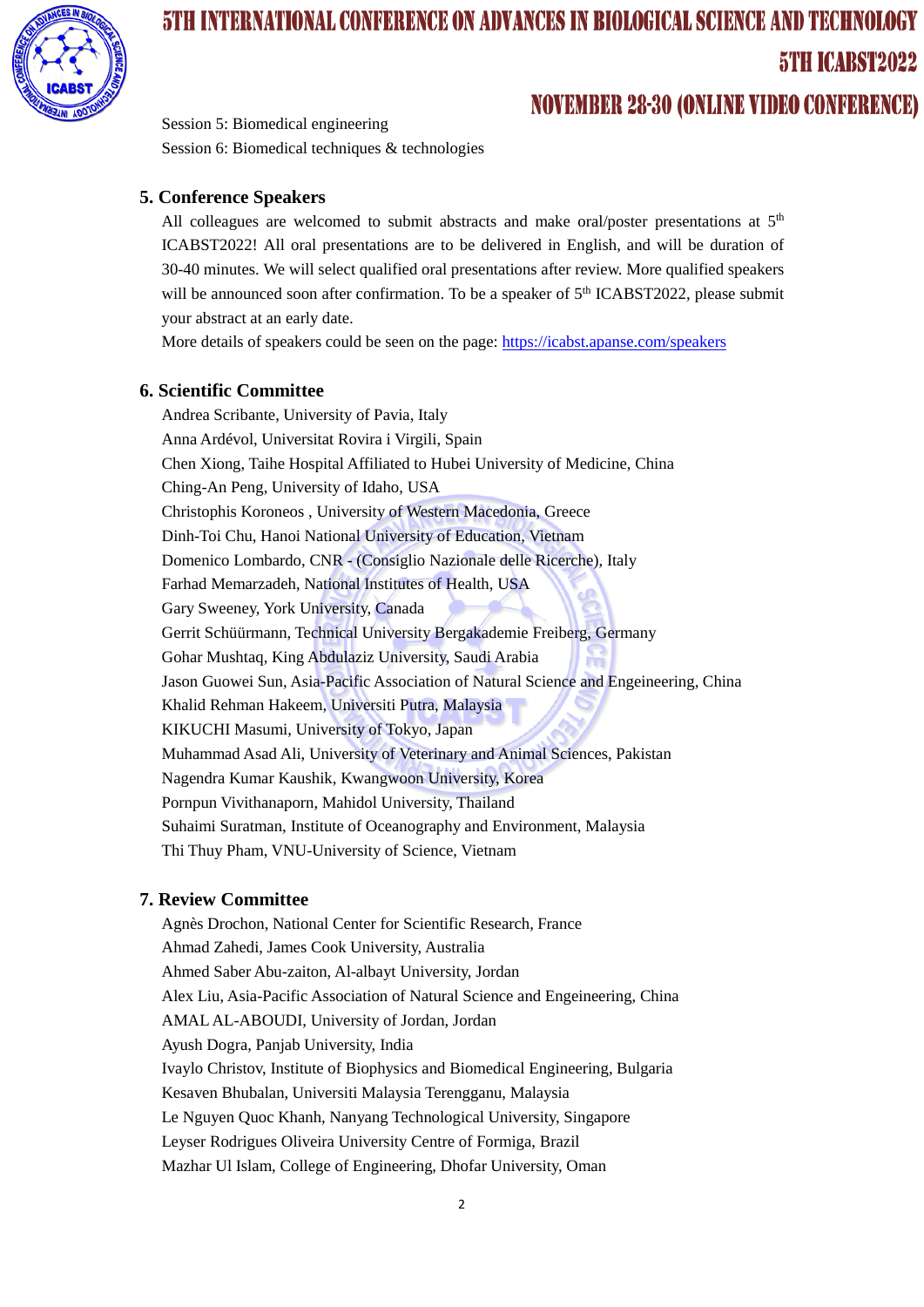

# 5TH INTERNATIONAL CONFERENCE ON ADVANCES IN BIOLOGICAL SCIENCE AND TECHNOLOGY 5TH ICABST2022

MOVEMBER 28-30 (ONLINE VIDEO CONFERENCE)<br>Midhat Nabil Ahmad Salimi, Universiti Malaysia Perlis (UniMAP), Malaysia Mohsen Hamzeh, Amirkabir University of Technology, Iran Pajaree Thongsanit, Naresuan University, Thailand Palanisamy Sivanandy, International Medical University(IMU), Malaysia Reshma Rani, Amity University, India Roshni Paul, Birmingham City University, UK Sri Darmawati, Universitas Muhammadiyah Semarang, Indonesia

Stalis Norma Ethica, Universitas Muhammadiyah Semarang, Indonesia

|  | 8. Conference Program |  |
|--|-----------------------|--|
|--|-----------------------|--|

| 5 <sup>th</sup> ICABST & WPCR 2022                |                                         |  |  |
|---------------------------------------------------|-----------------------------------------|--|--|
| <b>Conference Program</b>                         |                                         |  |  |
| Jan. 29, 2022 Saturday ---- Conference Day 1      |                                         |  |  |
|                                                   | <b>ICABST Opening Speech</b>            |  |  |
| $9:00-9:20$                                       | <b>WPCR Welcome Speech</b>              |  |  |
|                                                   | Plenary & Invited Speech Session        |  |  |
| $9:20-12:00$                                      | $(10:20-10:50$ Poster Session)          |  |  |
| $12:00-14:00$                                     | Break for lunch                         |  |  |
| 14:00-17:00                                       | Oral Presentation Session 1 & Session 2 |  |  |
|                                                   | $(15:30-15:50$ Poster Session)          |  |  |
| Jan. 30, 2022 Sunday ---- Conference Day 2        |                                         |  |  |
| $9:00-12:00$                                      | Oral Presentatio Session 3 & Session 4  |  |  |
|                                                   | $(10:20-10:50$ Poster Session)          |  |  |
| $12:00-14:00$                                     | Lunch & Poster Session                  |  |  |
| 14:00-17:00                                       | Oral Presentatio Session 5& Session 6   |  |  |
|                                                   | $(15:30-15:50$ Poster Session)          |  |  |
| Jan 31, 2022 Monday ---- Award & Closing Ceremony |                                         |  |  |
|                                                   | Young Researcher & Compound Session     |  |  |
| $9:00-11:00$                                      | <b>Best Presentation Award</b>          |  |  |
|                                                   | Closing Ceremony                        |  |  |

Details of conference schedule could be found by:<https://icabst.apanse.com/program>

### **9. Submission Guideline**

- A. Abstract should be strictly within one A4 page in length containing about 300-350 words.
- B. All Submissions should be in English, and no other language is acceptable.
- C. Make submission by [Online Submission System.](https://icabst.apanse.com/submit) All required information is needed.
- D. Or download the [Registration Form](https://icabst.apanse.com/cn/download/ICABST-Registration-Form2022.xlsx) to fill and send it back by email (icabst@apanse.com).
- E. After submission, the conference secretary will contact you in about 2 working days.
- F. All accepted abstracts will be collected in Conference Program and Abstract Book.
- G. Please click to download the ["Abstract Templete"](https://icabst.apanse.com/cn/download/ICABST-Abstract-Template.doc).